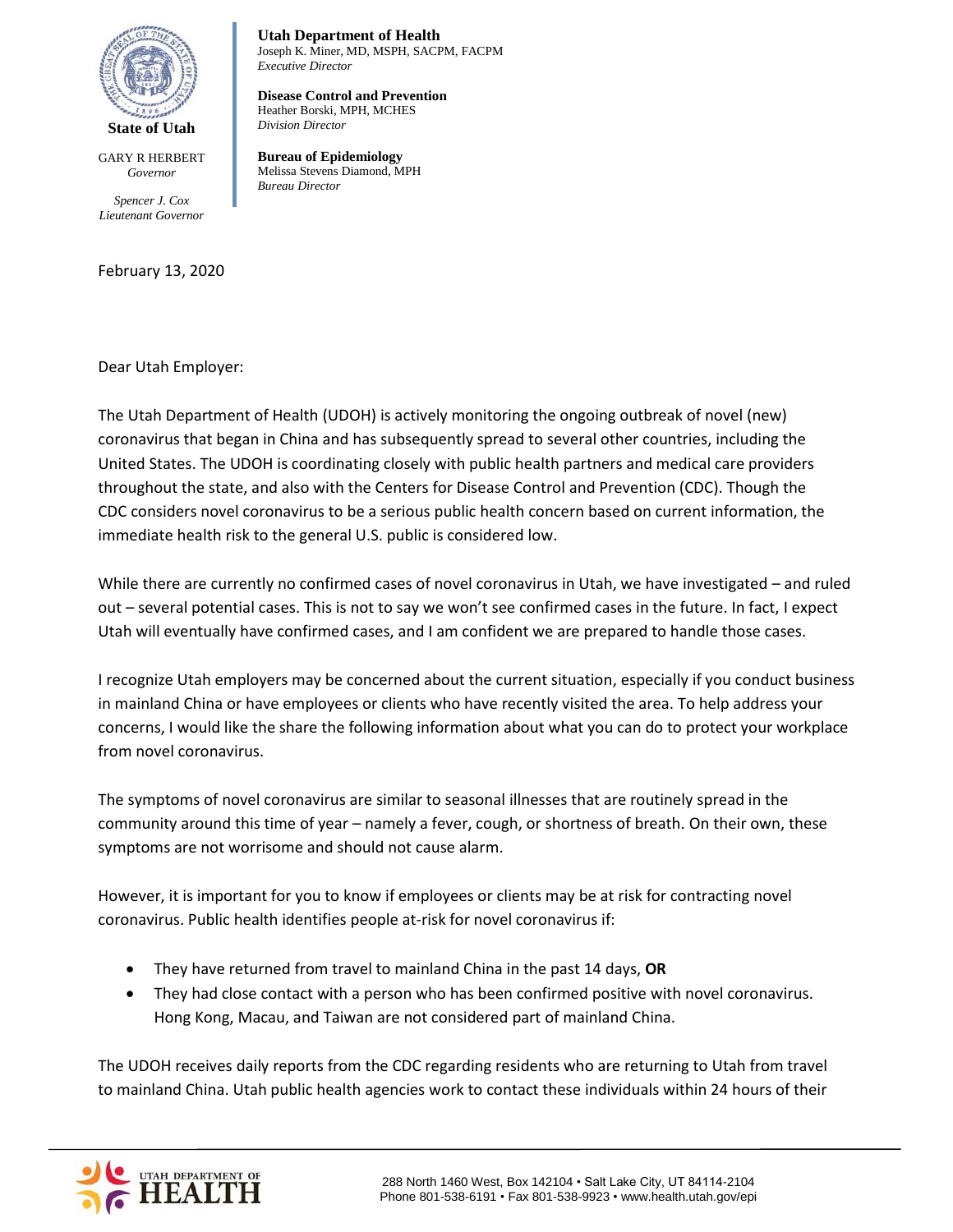arrival in the state and provide them with detailed information about steps they should take to protect themselves and others.

This system is not perfect, and you may learn about an at-risk employee or client before we do. If this occurs, contact your local health department or the UDOH at 1-888-EPI-UTAH (374-8824) and we will provide guidance on your specific situation.

Public health may take any, or all, of the following steps to protect at-risk people and the general population:

- Quarantine or isolation of at-risk persons for 14 days after their last possible exposure to the virus (usually determined by the date they left mainland China).
- Guidance for self-assessment of symptoms, and information on what to do if the at-risk person needs to seek medical care.
- Instructions to limit their exposure to public gathering places such as events, stores, churches, schools, etc.
- Public health officials will maintain contact with at-risk persons to assess the individual's likelihood of developing novel coronavirus.

We suggest you consider the following measures in the event one of your employees needs to be isolated or quarantined and monitored by public health due to their exposure to novel coronavirus:

- Provide options for social distancing in the workplace. If you can keep at-risk individuals six feet away from other employees, it is safe for them to return to work.
- Provide options for at-risk employees to telecommute during their quarantine or isolation period.
- If telecommuting options are not available, consider offering paid administrative leave. Employees will be less likely to follow quarantine and isolation recommendations if they are required to use their own paid time off benefits.

Employees and clients should always be reminded of good hygiene practices such as regularly washing their hands, and covering their coughs and sneezes with their elbow or a tissue. Employees who are sick should always be encouraged to stay home from work.

While the origin of this particular outbreak can be traced back to China, it would be grossly inappropriate, not to mention medically ineffective, to ostracize anyone from our communities or exclude anyone from our places of public gathering based on their race, nationality, or ethnicity.

More information about novel coronavirus can be found at [health.utah.gov/coronavirus](http://health.utah.gov/coronavirus) or at [cdc.gov/coronavirus.](https://www.cdc.gov/coronavirus/) I have also enclosed a flyer you can print or copy and display in your workplace.